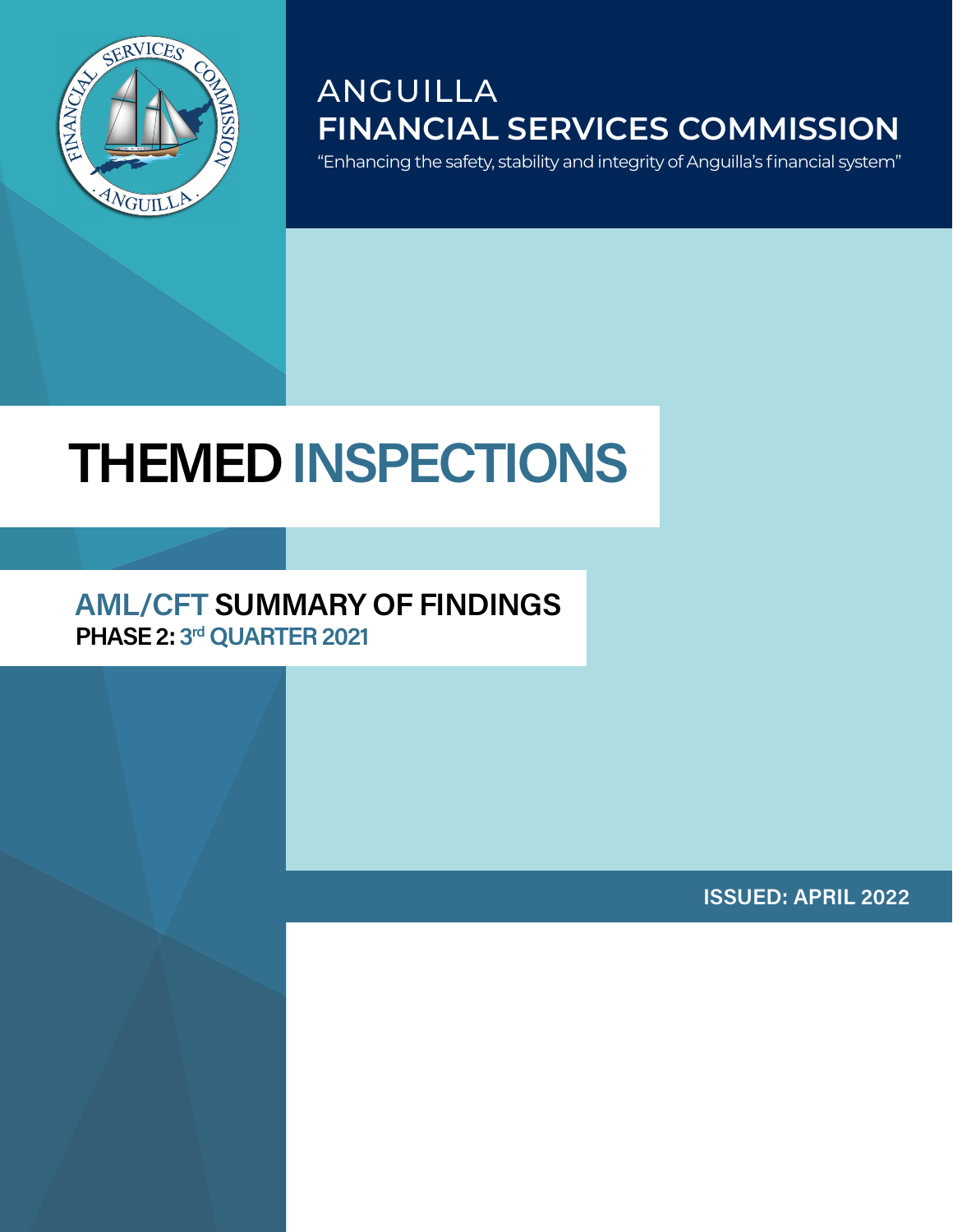# Table of Contents

| $\overline{2}$          |     |  |
|-------------------------|-----|--|
| 3                       |     |  |
| $\overline{\mathbf{4}}$ |     |  |
|                         | 4.1 |  |
|                         |     |  |
|                         | 4.3 |  |
|                         | 4.4 |  |
| 5                       |     |  |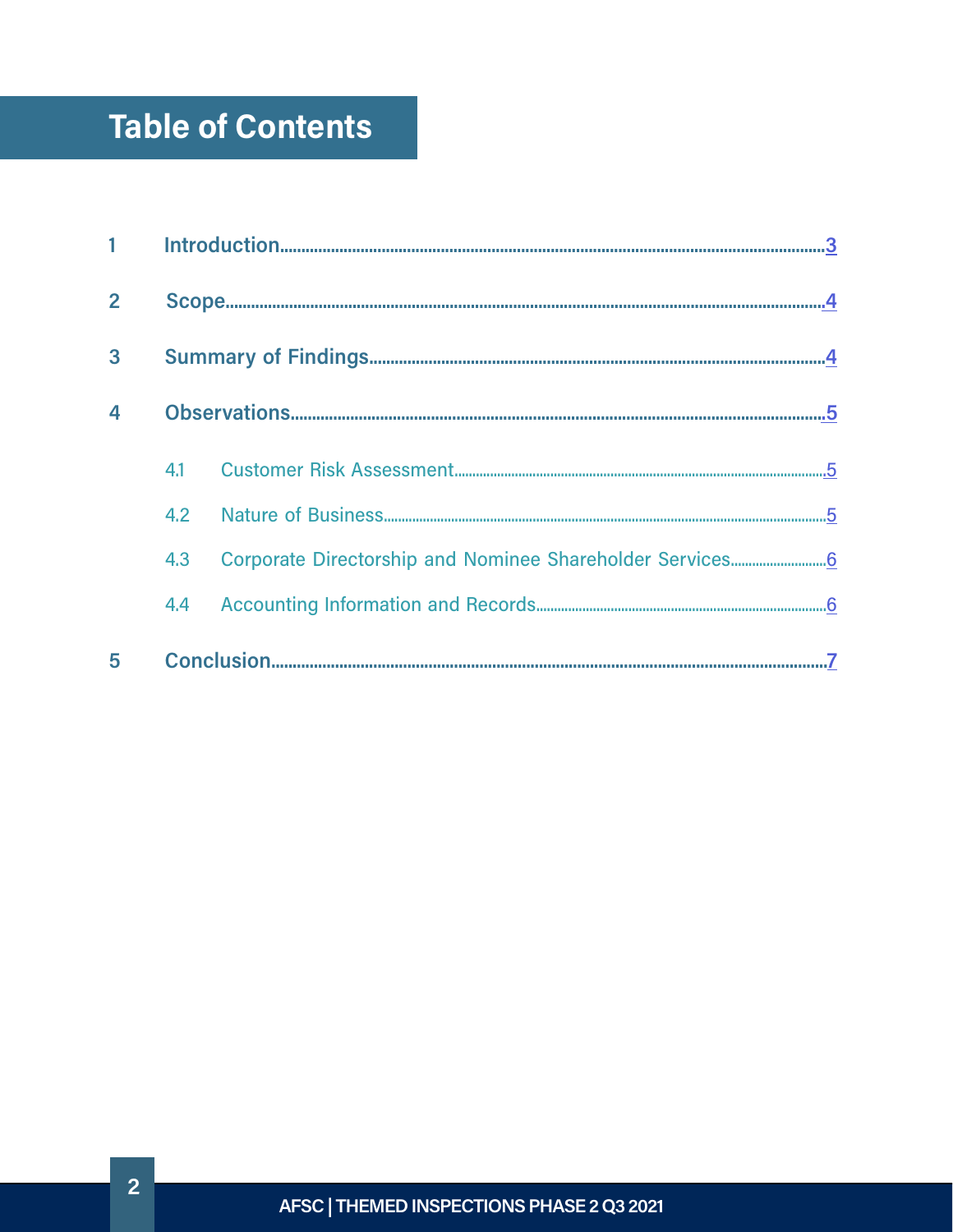- <span id="page-2-0"></span>The Anguilla Financial Services Commission (the "Commission") has acknowledged the continual changing of the global regulatory landscape in line with evolving international standards. Legislation has been enacted to ensure that Anguilla is in compliance with international standards and to effectively satisfy requests for information from regional and international bodies and supervisors. Non-compliance with international standards exposes the jurisdiction to reputational damage and economic contraction. 1.1
- The Commission, in accordance with its supervisory framework and annual work programme, has been actively engaged in educating its service providers on their duties and responsibilities as outlined in legislation. The Commission's educational initiatives included annual Industry Day conferences; training sessions with the various sectors; one-on-one meetings with service providers; publication of guidance via the Commission's website; publication of webinars; and, feedback provided to service providers during onsite and offsite inspections. 1.2
- Following its educational and outreach initiatives, the Commission has undertaken to test its service providers' level of understanding and degree of compliance with legislation. In doing so, the Commission has undertaken to conduct full and/or thematic reviews of its service providers on an ongoing basis. In the third quarter of 2021, the Commission commenced the second phase of its offsite thematic inspections ("Phase 2"). This was following the completion of the first phase that began in 2020 ("Phase 1") and ended with the publication of a summary findings report in June 2021. During Phase 2, the Commission sampled nineteen (19) of its service providers who provide company management services, for compliance with the Anti-Money Laundering and Terrorist Financing ("AML/CFT") legislation consisting of the AML/CFT Regulations, R.R.A, P98-1 ("AML/CFT Regulations") and the AML/CFT Code, R.R.A. P98-3 ("AML/CFT Code"); and the International Business Act, R.S.A. c. I20 ("IBC Act"). 1.3
- This report outlines the results of the areas assessed during Phase 2 and provides a comparison between Phase 1 and Phase 2. 1.4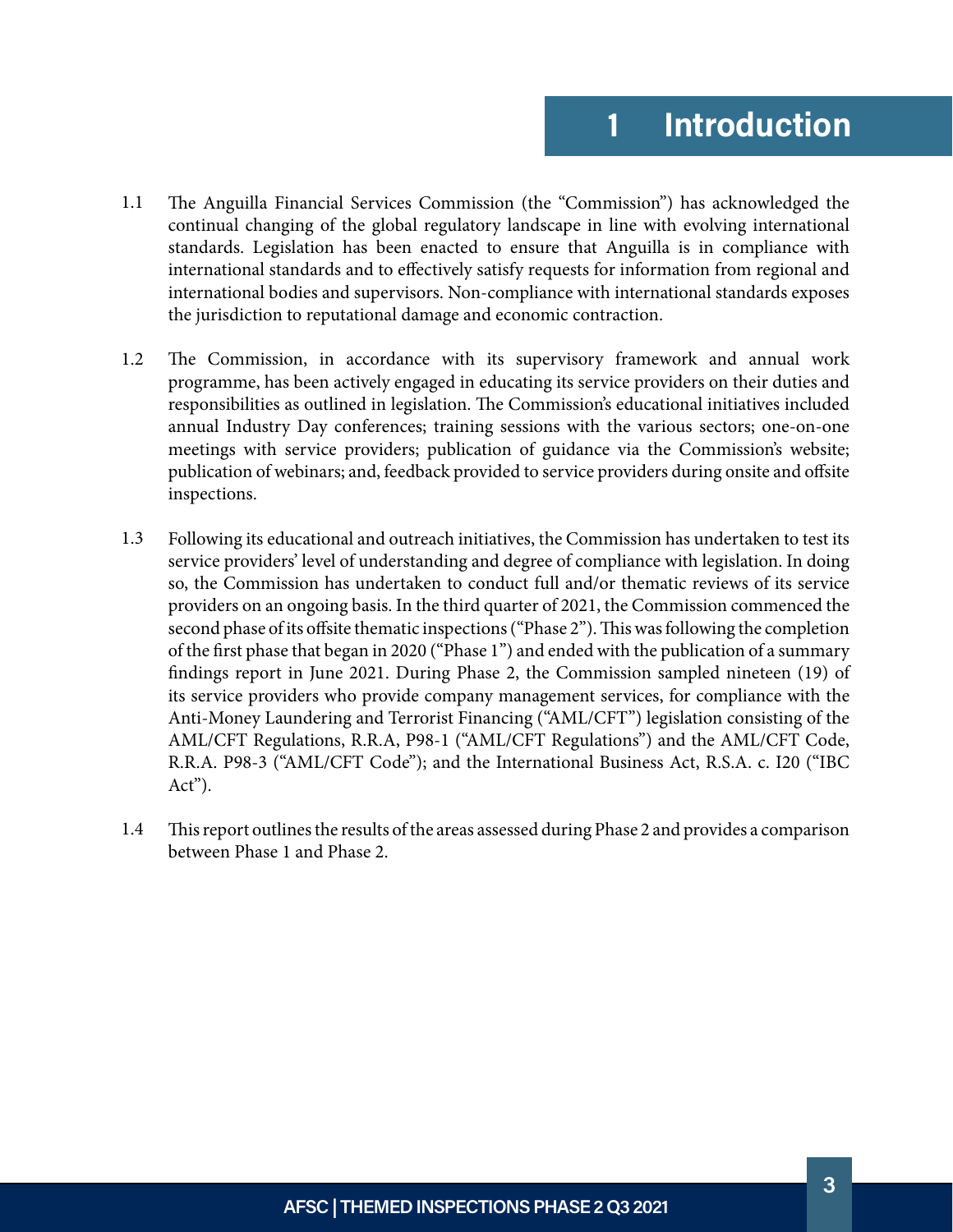### <span id="page-3-0"></span>**2 Scope**

- The Commission sampled nineteen (19) company managers and trust service providers (collectively, "service providers"). Pursuant to section 21 of the Financial Services Commission Act, R.S.A. c. F28 the Commission requested information and documentation in relation to five (5) sample companies under each service providers' portfolio. The information and documentation requested covered the following five (5) areas: 2.1
	- i. Customer Risk Assessment;
	- ii. Nature of Business and verification of nature of business;
	- iii. Corporate Directorship services;
	- iv. Nominee Shareholder services; and
	- v. Accounting Records.

## **3 Summary of Findings**

In reviewing the requested information and documentation, the Commission noted that the majority of the service providers that provided directorship and nominee shareholder services generally kept the required information and documentation on file, including all ratified agreements. However, deficiencies were identified in the areas of customer risk assessment, verification of nature of business and the holding of accounting information and records. 3.1



Percentage of overall sample of service providers deficiencies (%) - Phase 2 ■ Percentage of overall sample of service providers deficiencies (%) – Phase 1

**Figure 1: Findings**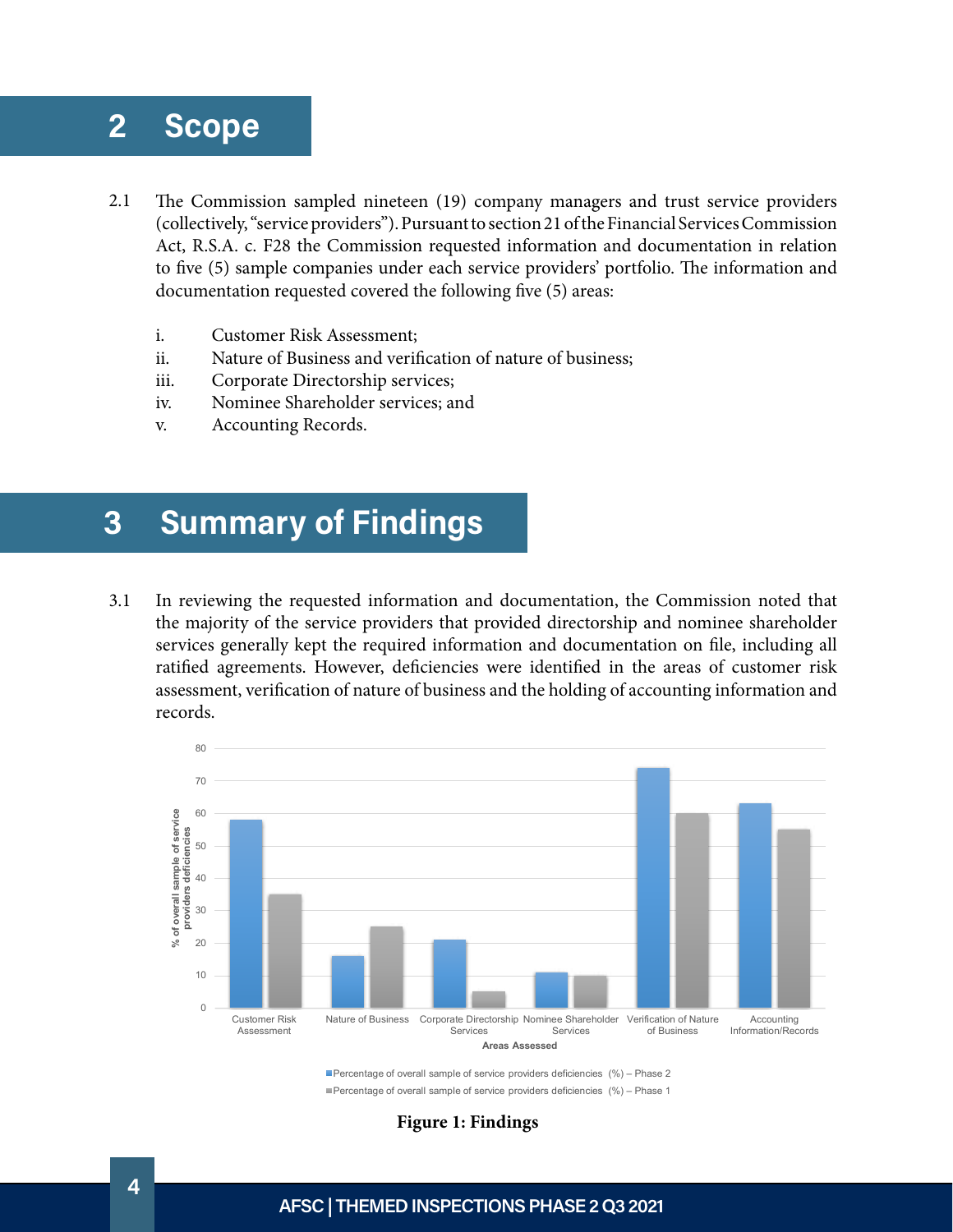<span id="page-4-0"></span>In this section, the Commission briefly discusses its observations for each of the areas assessed during the Phase 2 thematic review in the third quarter of 2021. 4.1

#### **4.1 Customer Risk Assessment**

During the thematic review, the Commission observed that 58% of service providers did not 4.1.1 conduct a customer risk assessment on its companies or where a customer risk assessment was conducted, the analysis was not sufficient. In relation to four (4) of the sampled service providers, , the Commission identified that all five (5) companies within the sample chosen from the service providers' portfolio were deficient in relation to their customer risk assessment. The Commission noted that in some cases, no evidence was provided that service providers conducted any updating of customer risk assessments after incorporation as many remained outdated. This remains a concern as a risk rating assigned to a company at incorporation may no longer reflect the true rating of the company at present due to new information, change in principals of the business, change in nature of business and scope/ location of activities and adverse media. In comparison to Phase 1, there has been a drastic increase by 23% of service providers who were deficient in this area during Phase 2.

#### **4.2 Nature of Business**

While service providers generally require a statement as to the intended nature of business 4.2.1 at the time of incorporation, the offsite review revealed that 16% of service providers either did not have a statement which outlined the nature of business or where the statement concerning the nature of business was given it was not clear or very vague. There has been a noted improvement in this area. However, the Commission noted that service providers remain deficient in the collection of evidence to verify the nature of business. 74% of the sampled services providers were unable to provide the Commission with evidence that verified the nature of business conducted by the company. This was an increase of 14% of sampled service providers in comparison to Phase 1.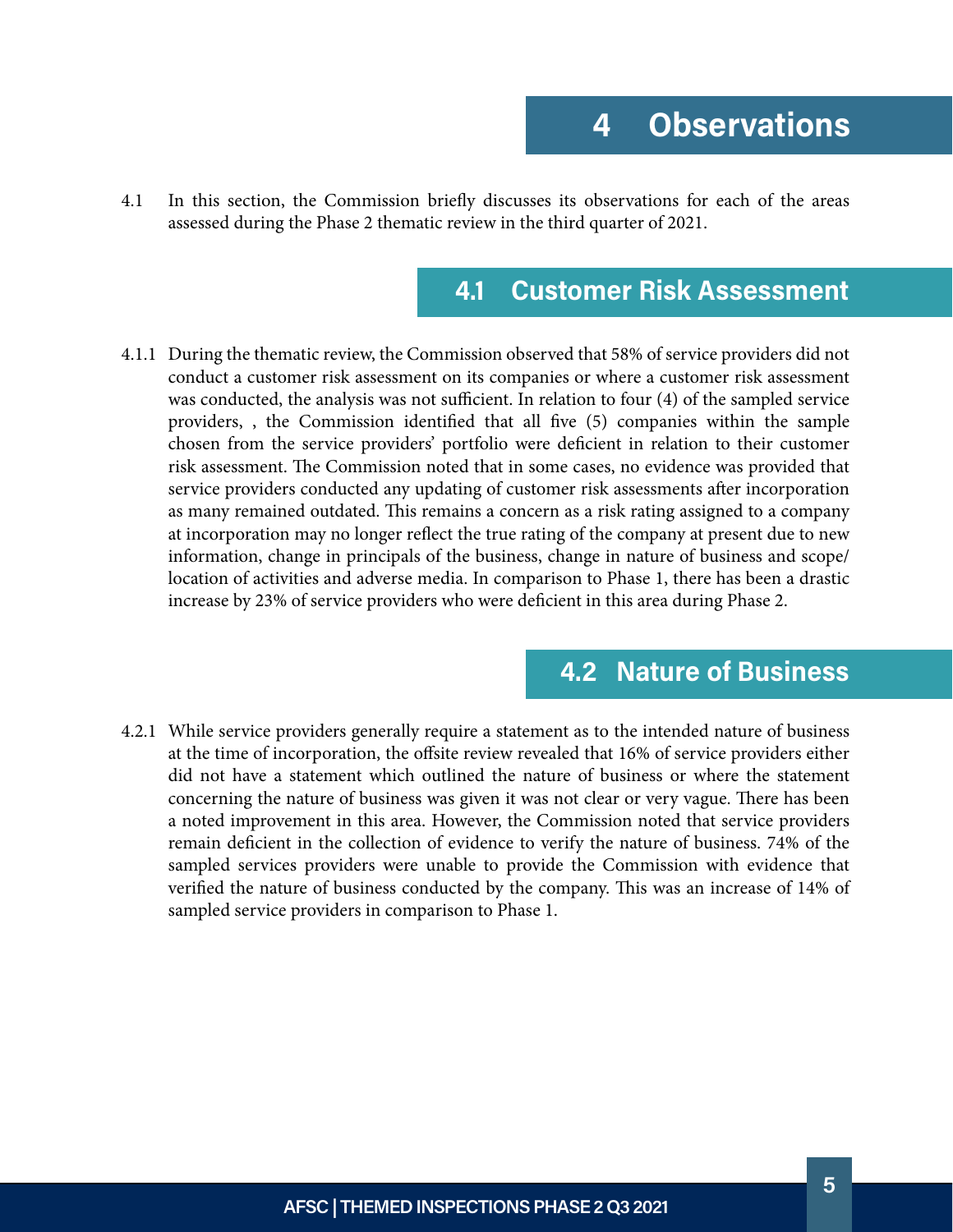#### <span id="page-5-0"></span>**4.3 Corporate Directorship and Nominee Shareholder Services**

4.3.1 In relation to corporate directorship and nominee shareholder services offered by the service provider, the Commission generally found that while service providers were less deficient in these areas than the other areas assessed, there had been a notable increase in service providers being deficient in relation to corporate directorship services from 5% in Phase 1 to 21% in Phase 2. Overall, it was noted that service providers did hold the required ratified agreements on file. The agreements signed between the service provider and the company varied however they generally outlined the nature of the relationships; the term of the directorship services; and where applicable the payment for services rendered.

#### **4.4 Accounting Information and Records**

From the sample of service providers tested, 63% were unable to provide accounting records. In 4.4.1 some cases, where accounting information and records were provided, they were insufficient or unclear as to what they were representing. Where accounting information was available, the service provider provided balance sheets; income statements; invoices; bank statements; and audited accounts. This area remains one of the most deficient areas amongst service providers. It was noted that service providers generally do not request this information or in cases where they do, the information requested was not sufficient as accounting information and records.